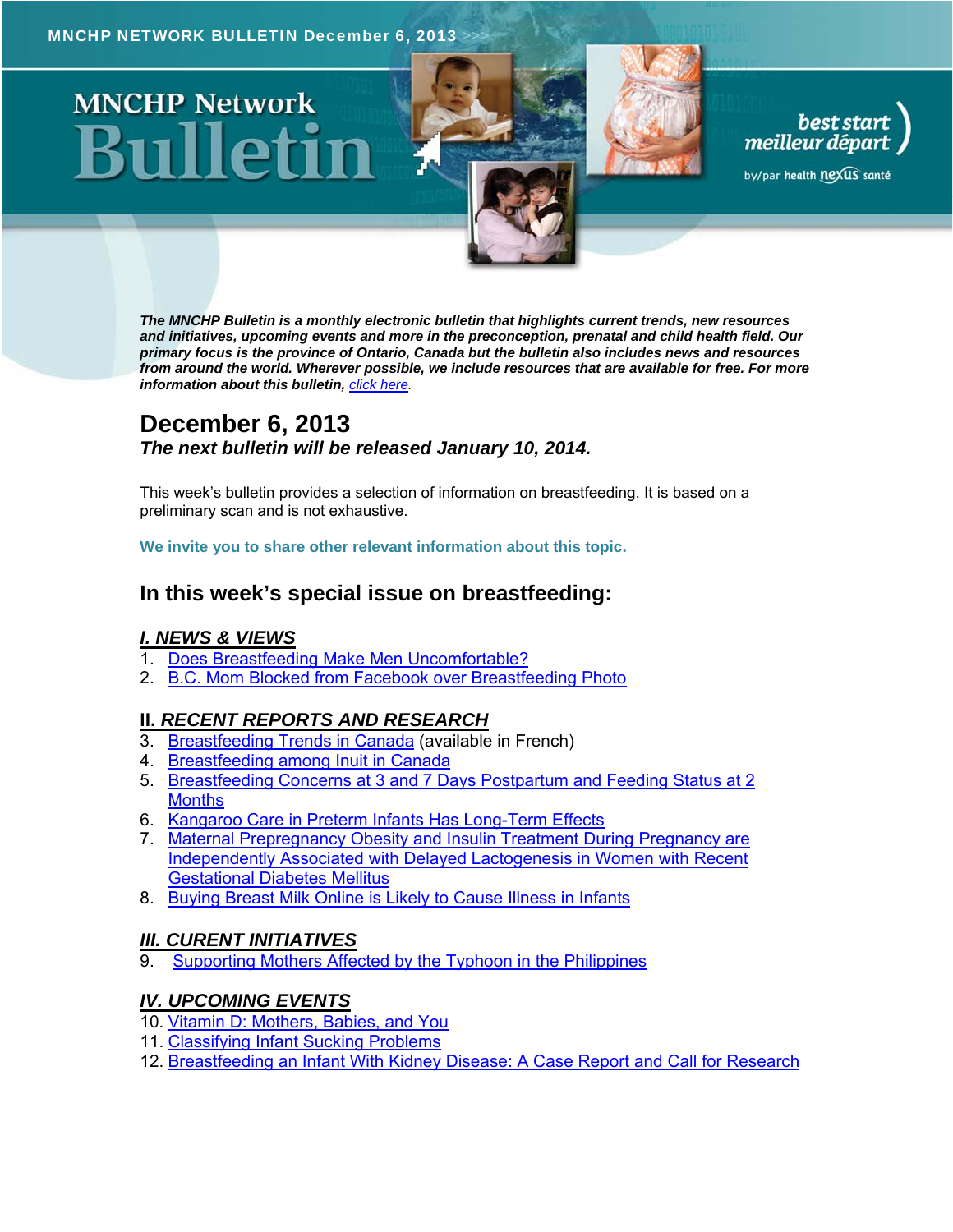## *V. RESOURCES*

- 13. Ontario Human Rights Commission: Pregnancy and Breastfeeding
- 14. Breastfeeding and Infant Nutrition: Public Health Agency of Canada
- 15. The Nutritional Habits of Métis Infants and Young Children in Canada: A Preliminary **Examination**
- 16. Pathways to Improving Well-being for Indigenous Peoples
- 17. Centers of Disease Control and Prevention Guide to Strategies to Support Breastfeeding Mothers and Babies
- 18. Academy of Breastfeeding Medicine (ABM): Statements and Clinical Protocols
- 19. Breastfeeding Committee for Canada
- 20. Baby-Friendly Initiative Tools
- 21. INFACT Canada Fact Sheets
- 22. International Lactation Consultant Association
- 23. Breastfeeding and Drugs
- 24. Caring for Kids: Breastfeeding
- 25. A Practical Workbook to Protect, Promote and Support Breastfeeding in Community Based Projects
- 26. Video: Talk to me about Breastfeeding
- 27. La Leche League Canada (LLLC) iPhone App
- 28. Breastfeeding Buddy App
- 29. Supporting Breastfeeding among Immigrant and Refugee Mothers

## *VI. FEATURED BEST START RESOURCES*

- 30. The Baby-Friendly Initiative: Evidence-Informed Key Messages and Resources (available in French)
- 31. Breastfeeding for the Health and Future of Our Nation
- 32. Brochure: Mixing Alcohol and Breastfeeding (available in French)
- 33. Mixing Alcohol and Breastfeeding Printer-ready handouts (available in multiple languages)
- 34. Breastfeeding Matters: An Important Guide to Breastfeeding for Women and their Families (available in French)
- 35. Breastfeeding and Alcohol Use: Parent Knowledge and Behaviours in Ontario, 2011
- 36. Breastfeeding Your Baby Magnet (guidelines for nursing mothers) (available in multiple languages)
- 37. Breastfeeding Guidelines for Consultants Desk Reference (available in French)
- 38. Breastfeeding Your Baby Poster (available in French)
- 39. Drinking Alcohol while Breastfeeding Physician's Desk Reference

# **I. NEWS & VIEWS**

## **1. Does Breastfeeding Make Men Uncomfortable?**

This website (ABC News, 2013, November 21) includes a description and short video about the documentary "Breasmilk" that is set for release in the spring of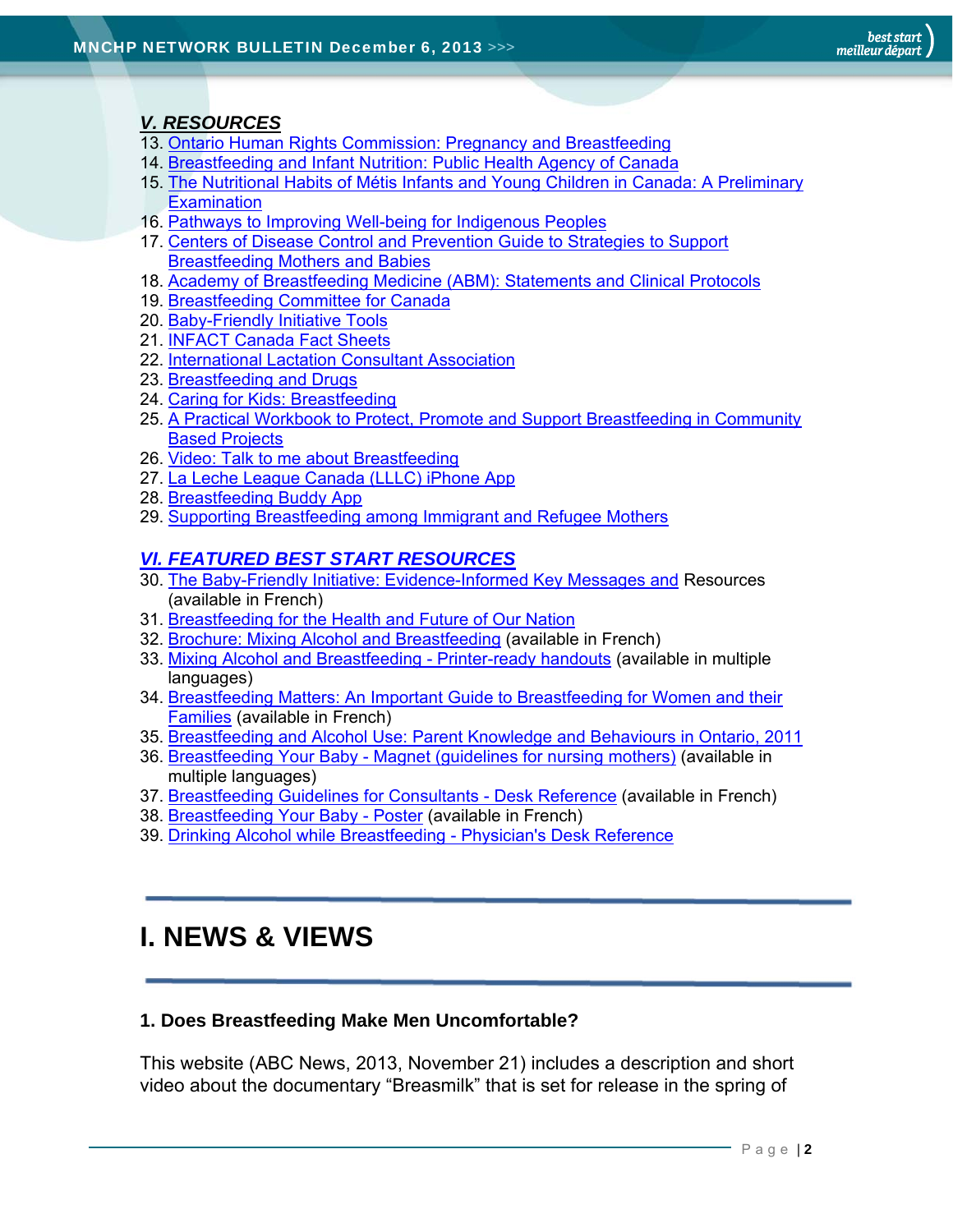2014. There have already been strong reactions from parents about breastfeeding in public. In particular, many mothers voiced their concerns about a father who said breastfeeding in public makes him uncomfortable. The producers of the film hope that the film will start an important conversation about "how we can support all new mothers…" (ABC News, 2013, November 21). http://abcnews.go.com/blogs/lifestyle/2013/11/does-breastfeeding-make-menuncomfortable/

### **2. B.C. Mom Blocked from Facebook over Breastfeeding Photo**

A British Columbia mother says she was temporarily barred from using Facebook after posting a picture of herself breastfeeding her daughter on a community page about breastfeeding. The image was flagged and removed but later allowed back on the site. This is not the first time Facebook has had issues with pictures of breastfeeding. In 2008, Facebook pulled images of breastfeeding and it resulted in immediate protest. This led to a policy change. Yet there continues to be issues with Facebook and breastfeeding pictures. A new group page on Facebook called "FB vs. Breastfeeding" is tracking pictures that are being deleted by Facebook. It is designed to publicize wrongful removals of breastfeeding images.

http://www.cbc.ca/news/canada/british-columbia/b-c-mom-says-she-was-blocked-fromfacebook-over-breastfeeding-photo-1.1318409

FB vs. Breastfeeding: https://www.facebook.com/the.ban.on.breastfeeding

# **II. RECENT REPORTS AND RESEARCH**

*\* indicates journal subscription required for full text access*

**3. Breastfeeding Trends in Canada** (available in French)

Statistics Canada. (2013). *Breastfeeding trends in Canada.* Retrieved from http://www.statcan.gc.ca/pub/82-624-x/2013001/article/11879-eng.htm

#### [EXCERPT taken from http://www.infactcanada.ca/]

Almost 9 in 10 Canadian mothers initiated breastfeeding soon after their child's birth in 2011/2012. Health Canada and its partners encourage mothers to breastfeed their infants exclusively (no other liquids or solids) for the first six months. In 2011/2012, 26% of mothers breastfed exclusively for six months (or more), up from 17% in 2003.

British Columbia had the highest rate of breastfeeding exclusively for six months (or more), as well as the largest provincial increase since 2003. In 2011/2012, mothers who breastfed exclusively for six months (or more) tended to be in their thirties or older and had postsecondary qualifications. The most common reasons cited for stopping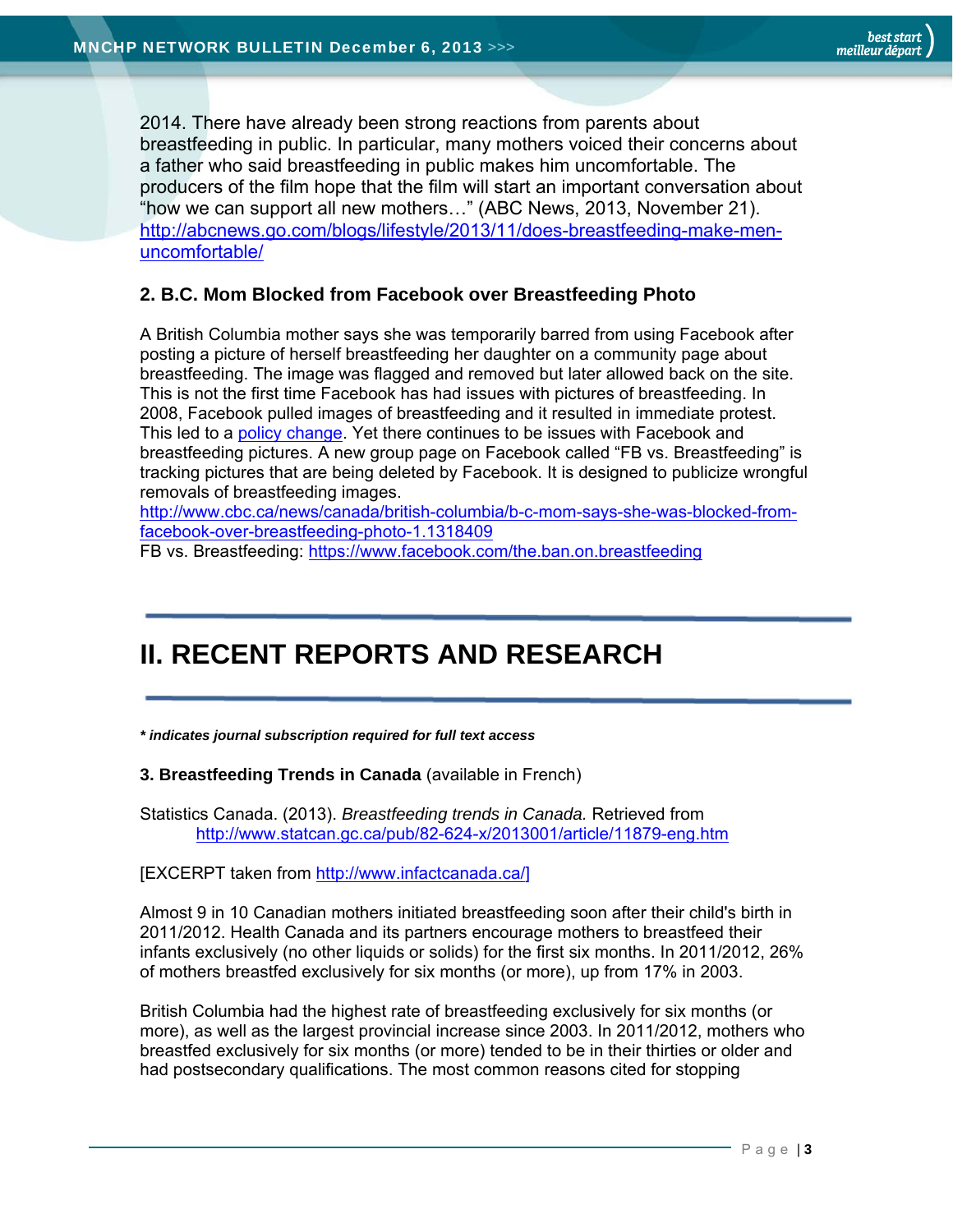breastfeeding before six months were "not enough breast milk" and "difficulty with breastfeeding technique."

EN: http://www.statcan.gc.ca/pub/82-624-x/2013001/article/11879-eng.htm FR: http://www.statcan.gc.ca/pub/82-624-x/2013001/article/11879-fra.htm

#### **4. Breastfeeding among Inuit in Canada**

Asuri, S. A., Ryan, A. C., & Arbour, L. (2011). *Early Inuit Child Health in Canada*. Retrieved from https://www.itk.ca/publication/early-inuit-child-health-canadareport-2-breastfeeding-among-inuit-canada

[EXCERPT taken from https://www.itk.ca/publication/early-inuit-child-health-canadareport-2-breastfeeding-among-inuit-canada]

Reports have been emerging that suggest Inuit have rates of breastfeeding that are lower than other Aboriginal populations in Canada, and lower than the national average. This is in contrast to historical reports of early child feeding for Inuit in the Canadian Arctic where it is said that breastfeeding was the traditional way of feeding an infant and continued for a long time relative to the general Canadian population. A child would usually be weaned when the mother became pregnant with her next child. On average this was 3 years but it was not uncommon to have children as old as five years still being breastfed. The Inuit Children's Health report (based on the Aboriginal Peoples Survey of 2001) and the Indigenous Children's Health Report: Health Assessment in Action (based on the Aboriginal Children's Survey of 2006) both reported breastfeeding initiation for all Inuit children at 66% compared to 80% for the rest of Canada.

Since breastfeeding has the potential of preventing infant mortality, reducing chronic diseases, improving immunity, and strengthening maternal-infant bond, exploration of the factors influencing the breastfeeding practices of Inuit mothers might help inform efforts to increase the rate. This report used questions from the 2006 Aboriginal Children's Survey (ACS) to analyze the breastfeeding practices and the factors that may be influencing breastfeeding among Inuit mothers.

https://www.itk.ca/publication/early-inuit-child-health-canada-report-2-breastfeedingamong-inuit-canada

#### **\* 5. Breastfeeding Concerns at 3 and 7 Days Postpartum and Feeding Status at 2 Months**

Wagner, E. A., Chantry, C. J., Dewey, K. G., & Nommsen-Rivers, L. A. (2013). *Pediatrics, 132*(4), 865-875. http://pediatrics.aappublications.org/content/132/4/e865

#### [ABSTRACT]

**OBJECTIVE:** We characterized breastfeeding concerns from open-text maternal responses and determined their association with stopping breastfeeding by 60 days (stopping breastfeeding) and feeding any formula between 30 and 60 days (formula use).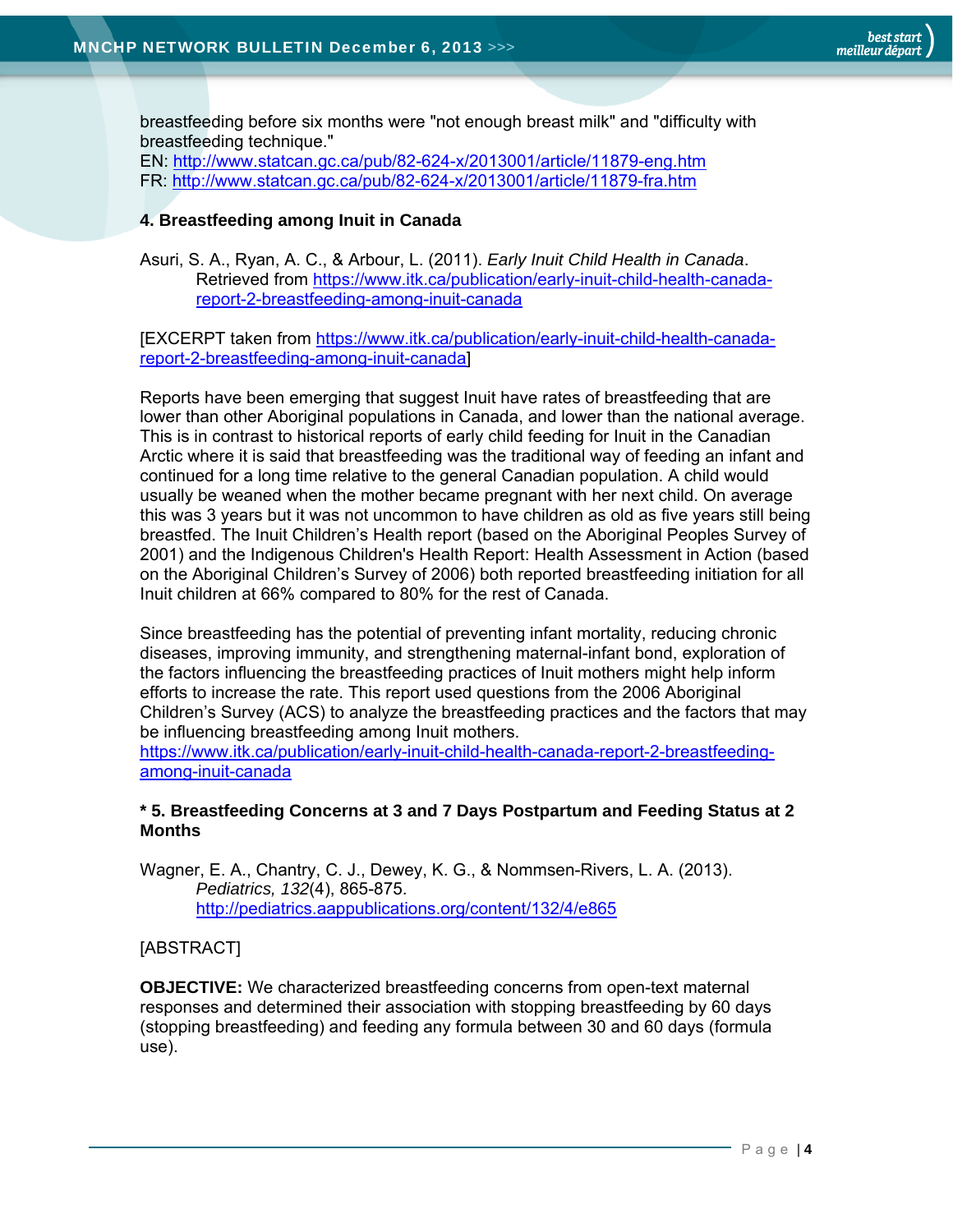**METHODS:** We assessed breastfeeding support, intentions, and concerns in 532 expectant primiparas and conducted follow-up interviews at 0, 3, 7, 14, 30, and 60 days postpartum. We calculated adjusted relative risk (ARR) and adjusted population attributable risk (PAR) for feeding outcomes by concern category and day, adjusted for feeding intentions and education.

**RESULTS:** In 2946 interviews, 4179 breastfeeding concerns were reported, comprising 49 subcategories and 9 main categories. Ninety-two percent of participants reported ≥1 concern at day 3, with the most predominant being difficulty with infant feeding at breast (52%), breastfeeding pain (44%), and milk quantity (40%). Concerns at any postpartum interview were significantly associated with increased risk of stopping breastfeeding and formula use, with peak ARR at day 3 (e.g., stopping breastfeeding ARR [95% confidence interval] = 9.2 [3.0–infinity]). The concerns yielding the largest adjusted PAR for stopping breastfeeding were day 7 "infant feeding difficulty" (adjusted PAR = 32%) and day 14 "milk quantity" (adjusted  $PAR = 23\%$ ).

**CONCLUSIONS:** Breastfeeding concerns are highly prevalent and associated with stopping breastfeeding. Priority should be given to developing strategies for lowering the overall occurrence of breastfeeding concerns and resolving, in particular, infant feeding and milk quantity concerns occurring within the first 14 days postpartum. Abstract: http://pediatrics.aappublications.org/content/132/4/e865

Science Daily article "Breastfeeding Fraught with Early Challenges for Many First-Time Mothers": http://www.sciencedaily.com/releases/2013/09/130923093035.htm

#### **6. Kangaroo Care in Preterm Infants Has Long-Term Effects**

Stein, M. T. (2013). Kangaroo care in preterm infants has long-term effects. *Pediatrics and Adolescents.* Retrieved from http://www.jwatch.org/na32832/2013/11/25/kangaroo-care-preterm-infants-haslong-term-effects

#### [EXCERPT]

Martin T. Stein, MD reviewing *Feldman R et al. Biol Psychiatry 2013 Oct 3.* 

Postpartum maternal–infant skin-to-skin contact was associated with better cognition, sleep, and executive function at age 10 years.

Maternal–infant skin-to-skin contact in the form of kangaroo care (KC) in premature infants enhances neuromaturation. KC is associated with better autonomic function, electroencephalogram complexity, pain response, and physiologic stability, as well as improved mother–infant interactions/bonding and maternal mood. Whether these benefits are sustained long-term is not known.

Investigators in Israel prospectively examined the effects of KC in 146 premature infants (mean birth weight, 1270 g; mean gestation, 30.5 weeks); 73 infants were undressed and placed between the mothers' breasts for 1 hour daily for 14 days while the mother sat in a rocking chair, and 73 case-matched control infants received standard care in an incubator. All children were evaluated seven times during the first decade of life using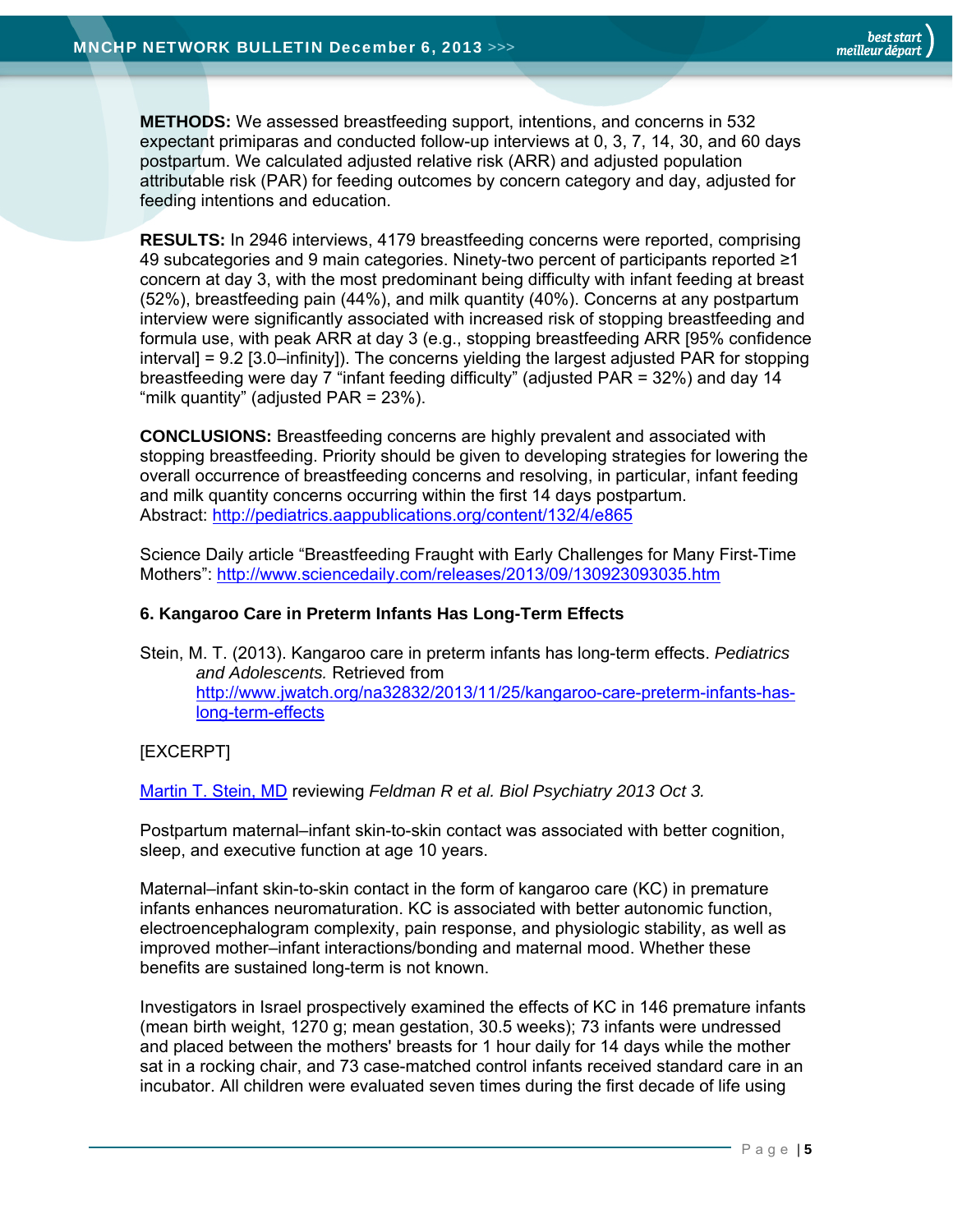standardized measurements for autonomic function (respiratory sinus arrhythmia), cognition, and parent mental health. Mother–child interactions at term, and at ages 3 months, 6 months, and 10 years were videotaped and assessed for maternal gaze, "motherese" high-pitched vocalizations, positive affect, and affective touch.

Compared with the control group, maternal attachment behavior and autonomic function were increased during the postpartum period in the KC group. From ages 6 months to 10 years, the KC group showed a sustained reduction in maternal anxiety and higher levels of cognitive development, organized sleep patterns, and executive functions. At age 10 years, KC children had lower cortisol levels in response to a standardized stress test (making a public speech and completing a complex math problem before an unfamiliar judge).

See more at: http://www.jwatch.org/na32832/2013/11/25/kangaroo-care-preterm-infantshas-long-term-effects#sthash.11VqQYxw.dpuf

#### *Comment*

Kangaroo care for premature infants has come a long way from the initial observation in Bogotá, Colombia, where incubators were not available. The physiological and behavioral benefits derived from KC are thought to be a result of early and frequent skinto-skin contact at a sensitive period of neurological maturation in premature infants. At a time when cost-effective interventions are valued, KC appears to be a good investment.

Abstract: http://www.biologicalpsychiatryjournal.com/article/S0006- 3223%2813%2900764-6/abstract

#### **\* 7. Maternal Prepregnancy Obesity and Insulin Treatment during Pregnancy are Independently Associated with Delayed Lactogenesis in Women with Recent Gestational Diabetes Mellitus**

Matias, S. L., Dewey, K. G., Quesenberry, C. P., & Gunderson, E. P. (2013). Maternal prepregnancy obesity and insulin treatment during pregnancy are independently associated with delayed lactogenesis in women with recent gestational diabetes mellitus**.** *American Journal of Clinical Nutrition*. DOI: 10.3945/ajcn.113.073049

#### [ABSTRACT]

**Background:** The timely onset of stage II lactogenesis (OL) is important for successful breastfeeding and newborn health. Several risk factors for delayed OL are common in women with a history of gestational diabetes mellitus (GDM), which may affect their chances for successful breastfeeding outcomes.

**Objective:** We investigated the prevalence and risk factors associated with delayed OL in a racially and ethnically diverse cohort of postpartum women with recent GDM.

**Design:** We analyzed data collected in the Study of Women, Infant Feeding and Type 2 Diabetes After GDM Pregnancy (SWIFT), which is a prospective cohort of women diagnosed with GDM who delivered at Kaiser Permanente Northern California hospitals from 2008 to 2011. At 6–9 wk postpartum, delayed OL was assessed by maternal report of breast fullness and defined as occurring after 72 h postpartum. We obtained data on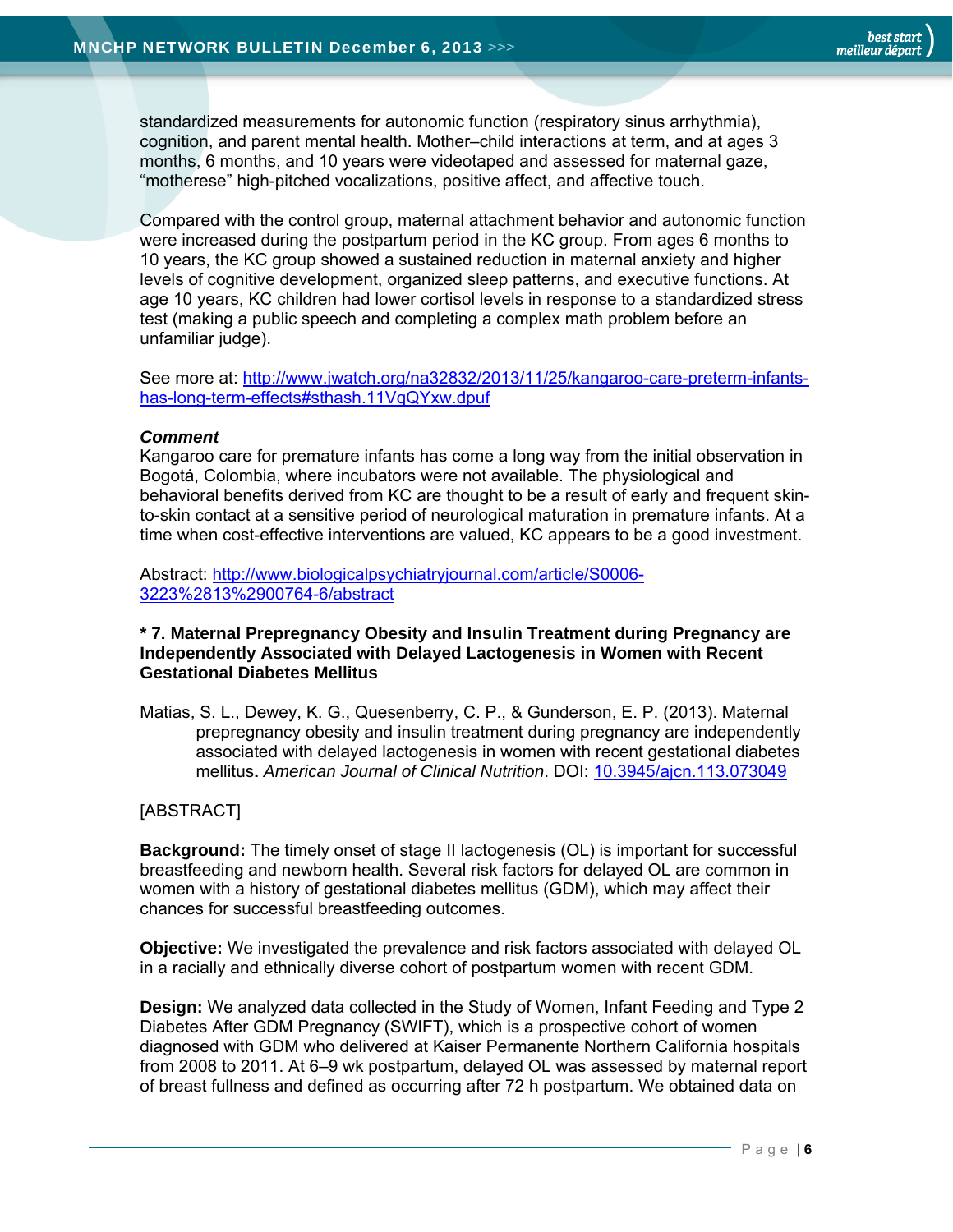prenatal course and postdelivery infant feeding practices from electronic medical records and in-person surveys. We used multivariable logistic regression models to estimate associations of delayed OL with prenatal, delivery, and postnatal characteristics.

**Results:** The analysis included 883 SWIFT participants who initiated breastfeeding and did not have diabetes at 6–9 wk postpartum. Delayed OL was reported by 33% of women and was associated with prepregnancy obesity (OR: 1.56; 95% CI: 1.07, 2.29), older maternal age (OR: 1.05; 95% CI: 1.01, 1.08), insulin GDM treatment (OR: 3.11; 95% CI: 1.37, 7.05), and suboptimal in-hospital breastfeeding (OR: 1.65; 95% CI: 1.20, 2.26). A higher gestational age was associated with decreased odds of delayed OL but only in multiparous mothers (OR: 0.79; 95% CI: 0.67, 0.94).

**Conclusions:** One-third of women with recent GDM experienced delayed OL. Maternal obesity, insulin treatment, and suboptimal in-hospital breastfeeding were key risk factors for delayed OL. Early breastfeeding support for GDM women with these risk factors may be needed to ensure successful lactation.

Science Daily article "Obesity Among Risk Factors for Delayed Lactation in Women With Gestational Diabetes": http://www.sciencedaily.com/releases/2013/11/131111131441.htm Abstract: http://ajcn.nutrition.org/content/early/2013/11/06/ajcn.113.073049

#### **\* 8. Buying Breast Milk Online Is Likely to Cause Illness in Infants**

Keim, S. A., Hogan, J. S., Mcnamara, K. A., Gudimetla, V., Dillon, C. E…Geraghty, S. R. (2013) Microbial contamination of human milk purchased via the Internet**.** *Pediatrics*. Retrieved from http://pediatrics.aappublications.org/content/early/2013/10/16/peds.2013- 1687.abstract

#### [ABSTRACT]

**OBJECTIVE:** To quantify microbial contamination of human milk purchased via the Internet as an indicator of disease risk to recipient infants.

**METHODS:** Cross-sectional sample of human milk purchased via a popular US milksharing Web site (2012). Individuals advertising milk were contacted to arrange purchase, and milk was shipped to a rented mailbox in Ohio. The Internet milk samples (*n* = 101) were compared with unpasteurized samples of milk donated to a milk bank (*n*  $= 20$ ).

**RESULTS:** Most (74%) Internet milk samples were colonized with Gram-negative bacteria or had >10<sup>4</sup> colony-forming units/mL total aerobic count. They exhibited higher mean total aerobic, total Gram-negative, coliform, and *Staphylococcus* sp counts than milk bank samples. Growth of most species was positively associated with days in transit (total aerobic count  $\log_{10}$  colony-forming units/mL]  $\beta$  = 0.71 [95% confidence interval: 0.38–1.05]), and negatively associated with number of months since the milk was expressed (β =  $-0.36$  [95% confidence interval:  $-0.55$  to  $-0.16$ ]), per simple linear regression. No samples were HIV type 1 RNA-positive; 21% of Internet samples were cytomegalovirus DNA-positive.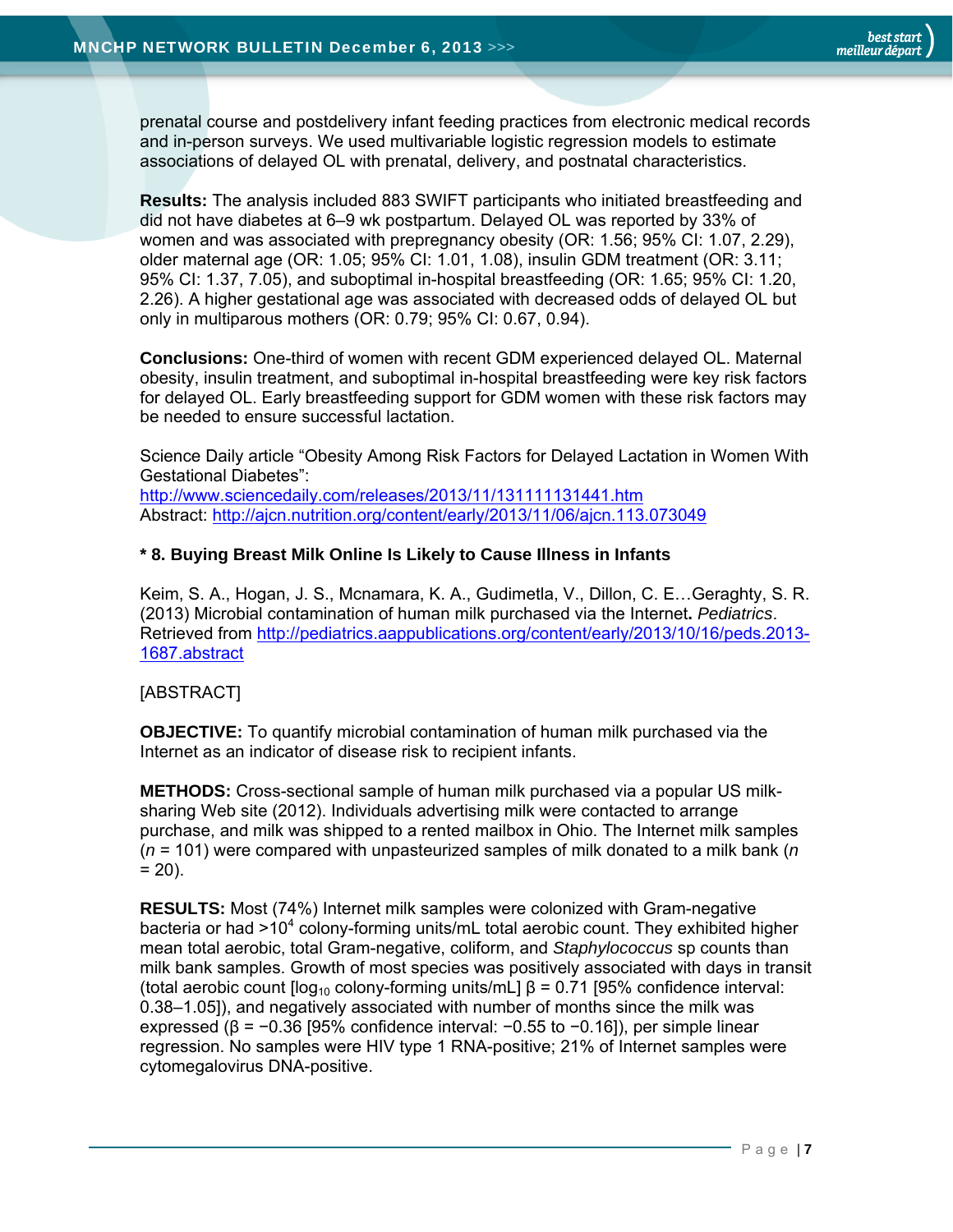**CONCLUSIONS:** Human milk purchased via the Internet exhibited high overall bacterial growth and frequent contamination with pathogenic bacteria, reflecting poor collection, storage, or shipping practices. Infants consuming this milk are at risk for negative outcomes, particularly if born preterm or are medically compromised. Increased use of lactation support services may begin to address the milk supply gap for women who want to feed their child human milk but cannot meet his or her needs.

Abstract: http://pediatrics.aappublications.org/content/early/2013/10/16/peds.2013- 1687.abstract

Science Daily article "Buying Breast Milk Online Is Likely to Cause Illness in Infants" http://www.sciencedaily.com/releases/2013/10/131021095018.htm

# **III. CURRENT INITIATIVES**

#### **9. Supporting Mothers Affected by the Typhoon in the Philippines**

Arugaan is a breastfeeding support organization in the Philippines. It is active in providing support for mothers to feed their children in the typhoon affected areas. During previous typhoons the Arugaan mother-to-mother support groups shared their breastmilk with non-breastfeeding mothers and helped mothers to relactate (re-establishing breastfeeding) and provide precious human milk so their infants and young children could survive (Infact Canada, 2013).

Typhoon Yolanda/Haiyan has tormented Philippine people lives and livelihoods, wrecking their lives. Now Arugaan plans to rebuild their lives with Lifeskills Training focused on homefoods nurturing. They will travel around forming breastfeeding mother support groups (Infact Canada, 2013).

Please support Arugaan's essential work empowering Philippine mothers with your donation. Read more on breastfeeding in emergencies in *The Nutrition Cluster IYCF statement for the Philippines*.

# **IV. UPCOMING EVENTS**

## **10. Vitamin D: Mothers, Babies, and You**

December 17, 2013: Webinar

There are several controversies surrounding vitamin D during the life cycle. How much is enough? What does vitamin D do? What evidence supports the use of supplements and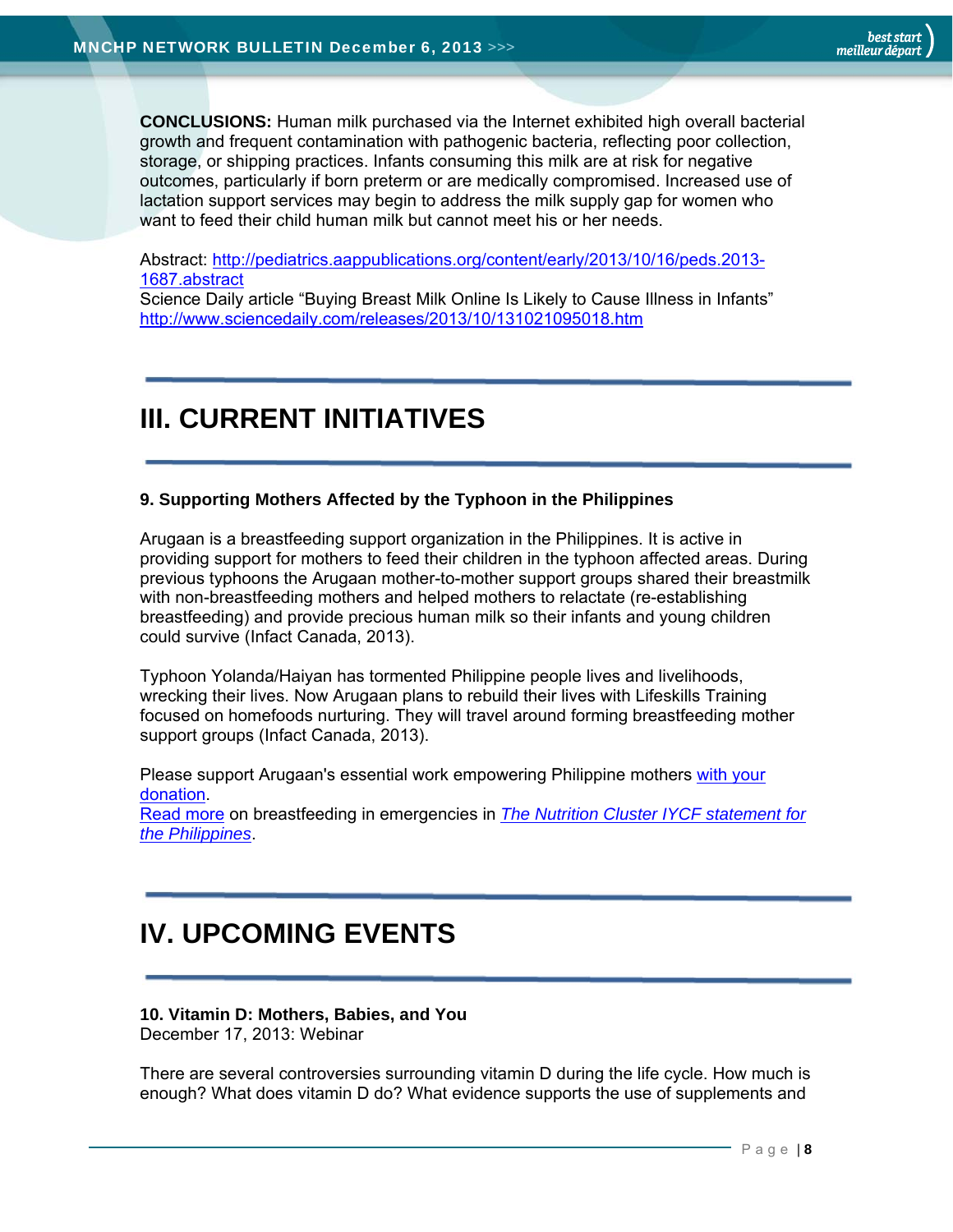under what conditions? As we support breastfeeding families, we are often asked these and other questions about vitamin D. This presentation offers a look at all sides of the issue, as well as personally valuable information about vitamin D needs throughout our lives.

https://www.ilca.org/i4a/ams/conference/conference.cfm?conferenceID=885

#### **11. Classifying Infant Sucking Problems**

January 22, 2014: Webinar

By determining the degree of severity and nature of an infant sucking problem, the IBCLC will be better able to devise a care plan and interface with other members of the healthcare team that may need to be part of the treatment process. In this presentation, Dr. Hazelbaker proposes a classification system for infant sucking problems that helps the practitioner to make a differential lactation diagnosis. Participants will be able to better identify the differences between motor-based and sensory-based sucking problems, their causes and the treatment approaches that best address each type by the end of the presentation.

https://www.ilca.org/i4a/ams/conference/conference.cfm?conferenceID=891

#### **12. Breastfeeding an Infant With Kidney Disease: A Case Report and Call for Research**

February 6, 2014: Webinar

This is a case report detailing the challenges and strategies used when breastfeeding an infant with kidney disease. It is also a call for research to widen the narrow knowledge base for breastfeeding post-transplant. After the webinar, the learner will be able to:

- Describe the unique challenges presented in breastfeeding an infant with kidney disease.
- Develop strategies to support breastfeeding in a dyad faced with kidney disease.
- Recognize the lack of research available and utilize the available resources to aid mothers to the best of their ability.

https://www.ilca.org/i4a/ams/conference/conference.cfm?conferenceID=894

# **V. RESOURCES**

#### **13. Ontario Human Rights Commission (OHRC): Pregnancy and Breastfeeding**

This website (OHRC, 2014) provides detailed information about rights as a pregnant woman, rights as a breastfeeding mother, where the rights apply, rights at work, rights in services, tips for working together to meet accommodation needs, special needs, and other related employment laws. There is also a link to the policy on discrimination because of pregnancy and breastfeeding.

http://www.ohrc.on.ca/en/pregnancy-and-breastfeeding-brochure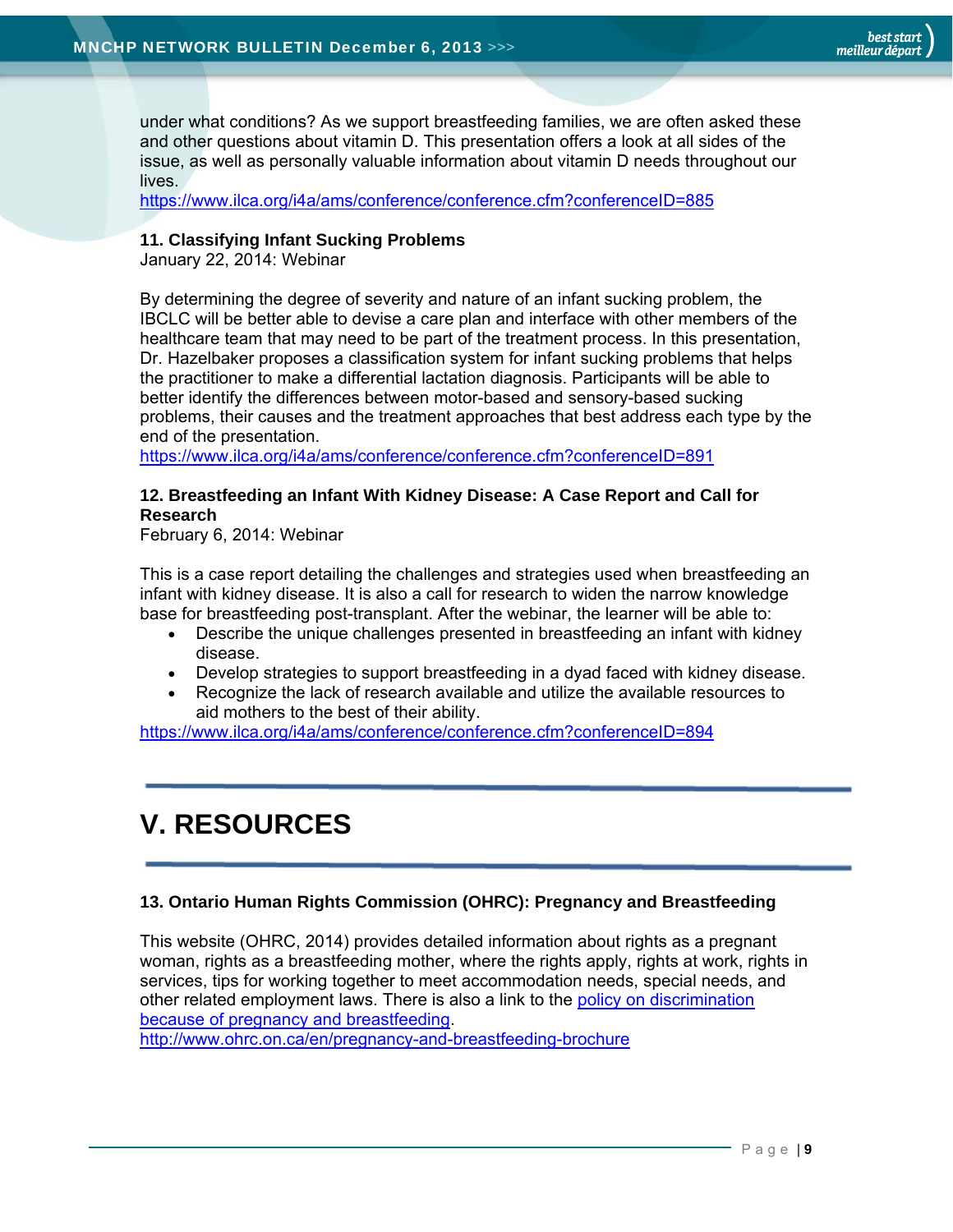#### **14. Breastfeeding and Infant Nutrition: Public Health Agency of Canada**

The Public Health Agency of Canada (2013) supports and promotes breastfeeding as the normal and unequalled way to provide optimal nutritional, immunological, and emotional nurturing of infants. This website provides information and links to two resources: "10 Valuable Tips for Successful Breastfeeding" and "10 Great Reasons to Breastfeed your Baby".

EN: http://www.phac-aspc.gc.ca/hp-ps/dca-dea/stages-etapes/childhood-enfance\_0- 2/nutrition/

FR: http://www.phac-aspc.gc.ca/hp-ps/dca-dea/stages-etapes/childhood-enfance\_0- 2/nutrition/index-fra.php

#### **15. The Nutritional Habits of Métis Infants and Young Children in Canada: A Preliminary Examination**

This resource (National Collaborating Centre for Aboriginal Health [NCCAH], 2011) discusses infant and young children nutrition guidelines and benefits of breastfeeding and the current nutrition picture for Métis children. It also provides suggestions for next steps.

http://www.nccah-

ccnsa.ca/Publications/Lists/Publications/Attachments/14/Nutritional%20Habits%20of%2 0Métis%20Infants%20and%20Children%20%28English%29.pdf

#### **16. Pathways to Improving Well-being for Indigenous Peoples**

This report (NCCAH, 2013) provides a broad overview of socio-economic determinants of Indigenous health, including income, education, unemployment or working conditions, housing, community and social support, health care access, early childhood influences and education, healthy living, substance use (including alcohol, tobacco, and drugs), nutrition, and social exclusion. It also presents information on current interventions and their effectiveness. There is a section devoted to breastfeeding (see p. 25). http://www.nccah-

ccnsa.ca/Publications/Lists/Publications/Attachments/102/pathways\_EN\_web.pdf

#### **17. Centers of Disease Control (CDC) and Prevention Guide to Strategies to Support Breastfeeding Mothers and Babies**

This resource is an update of the 2005 *The CDC Guide to Breastfeeding Interventions.* It provides state and local community members information to choose the breastfeeding intervention strategy that best meets their needs. Support for breastfeeding is needed in many different arenas (e.g., hospitals and birth centers, worksites, and communities) (CDC, 2013). This Guide builds upon the research evidence demonstrating effective intervention strategies and offers relevant information for each including program examples and resources (CDC, 2013). It includes chapters on:

- Maternity Care Practices
- Professional Education
- Access to Professional Support
- Peer Support Programs
- Support for Breastfeeding in the Workplace
- Support for Breastfeeding in Early Care and Education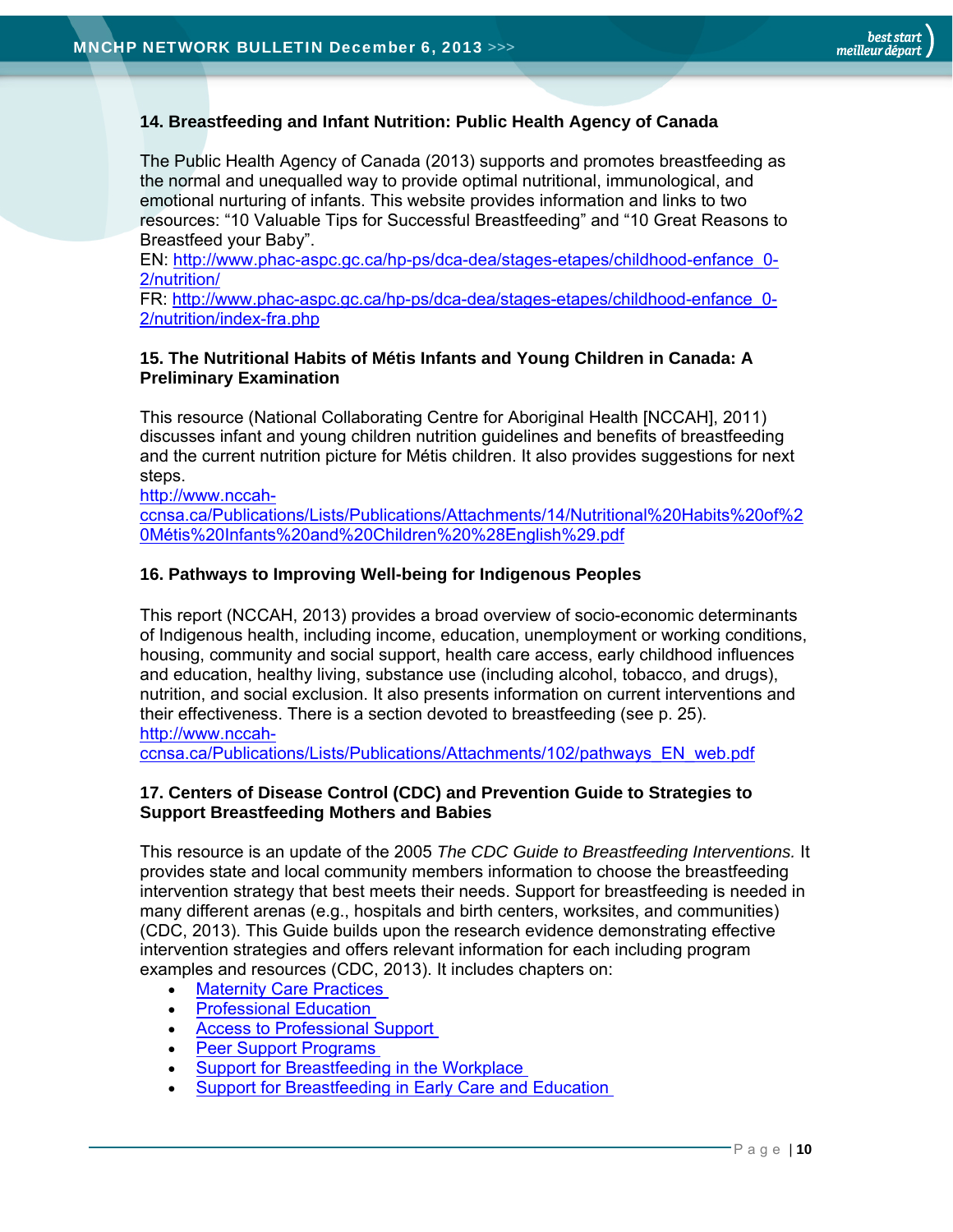- Access to Breastfeeding Education and Information
- Social Marketing
- Addressing the Marketing of Infant Formula
- References

http://www.cdc.gov/breastfeeding/resources/guide.htm

#### **18. Academy of Breastfeeding Medicine (ABM): Statements and Clinical Protocols**

The ABM is a worldwide organization of physicians dedicated to the promotion, protection, and support of breastfeeding and human lactation. They have several position statements and clinical protocols available in multiple languages:

- ABM Position Statement on Breastfeeding
- ABM Physician Education Statement
- ABM Position Statement on Mothers in Workplace Employment or Educational **Settings**
- Hypoglycemia
- Going Home/Discharge
- Supplementation
- Mastitis
- Peripartum BF Management
- Cosleeping and Breastfeeding
- Model Hospital Policy
- Human Milk Storage
- **Galactogogues**
- Breastfeeding the Late Pre-Term Infant
- The Breastfeeding-Friendly Physicians" Office Part 1: Optimizing Care for Infants and Children
- Analgesia and Anesthesia for the Breastfeeding Mother
- Breastfeeding the Hypotonic Infant
- Guidelines for Breastfeeding Infants with Cleft Lip, Cleft Palate, or Cleft Lip and **Palate**
- Use of Antidepressants in Nursing Mothers
- **Breastfeeding Promotion in the Prenatal Setting**
- Engorgement
- Breastfeeding and the Drug-Dependant Woman
- **Jaundice**
- Non-Pharmacologic Management of Procedure-Related Pain in the Breastfeeding Infant
- Allergic Proctocolitis in the Exclusively Breastfed Infant
- Preprocedural Fasting for the Breastfed Infant

http://www.bfmed.org/Resources/Protocols.aspx

#### **19. Breastfeeding Committee for Canada**

This website offers several publications of interest to service providers such as:

- The International Code Documents
- Kanesatake Health Centre First Baby Friendly Aboriginal Health Centre in Canada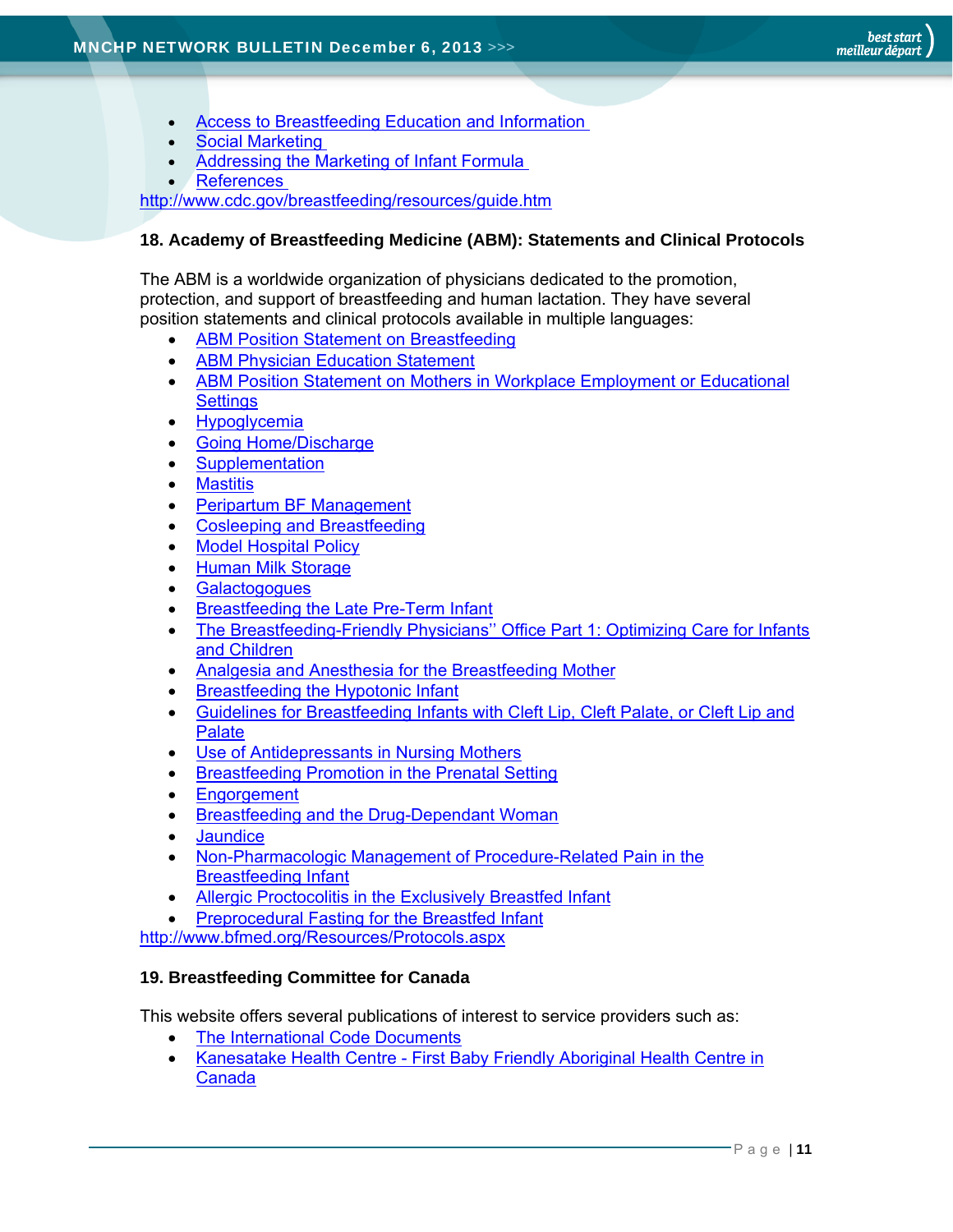- Nutrition for Healthy Term Infants: Recommendations from Birth to Six Months
- 10 Great Reasons to Breastfeed your Baby
- 10 Valuable Tips for Successful Breastfeeding http://breastfeedingcanada.ca/

#### **20. Baby-Friendly Initiative Tools**

The Baby-Friendly Initiative Ontario website has several resources that are useful to service providers and organizations including links to position statements on breastfeeding and tools:

- BFI Integrated 10 Steps Practice Outcome Indicators for Hospitals and Community Health Services
- **•** BFI Hospital Self-Appraisal Tool
- Who Benefits from Baby-Friendly?
- Business Case for BFI
- Business Case for BFI Summary
- BFI Assessment Process and Costs: a description of the Baby-Friendly Journey
- BFI Assessment Flowchart: an Overview of the BFI Process
- Calculation of Exclusive Breastfeeding Statistics: Hospitals & Birthing Centres
- BFI Assessment Process and Costs
- BCC Breastfeeding Definitions & Data Collection
- BFI Designation Interim Report

#### **21. INFACT Canada Fact Sheets**

Infant Canada offers several fact sheets. Many are also available in French.

- 14 Risks of Formula Feeding
- Breastfeeding and Food Security
- Breastfeeding What you need to know
- **Breastfeeding means the world to me!**
- Breastfeeding Protection and International Code
- Breastfeeding Friendly Birthing Practices
- Commodification of the Breast
- Complementary Feeding Starting Solids
- Decoding Advertising by Nancy Phillips
- Enough is Enough
- Environment, Working Together for a Toxic-Free Future
- Essential Information What Every Mother Must Know
- Exclusive Breastfeeding Improving Infant and Young Child Feeding
- Exclusive Breastfeeding Vital to Baby's Health
- **•** Free Trade or Fair Trade
- Genetically Modified Organisms
- **Healthy Babies**
- Healthy Mothers
- Human Milk Banking
- Infant Feeding in Emergencies
- Information Checklist
- Information on the Global Strategy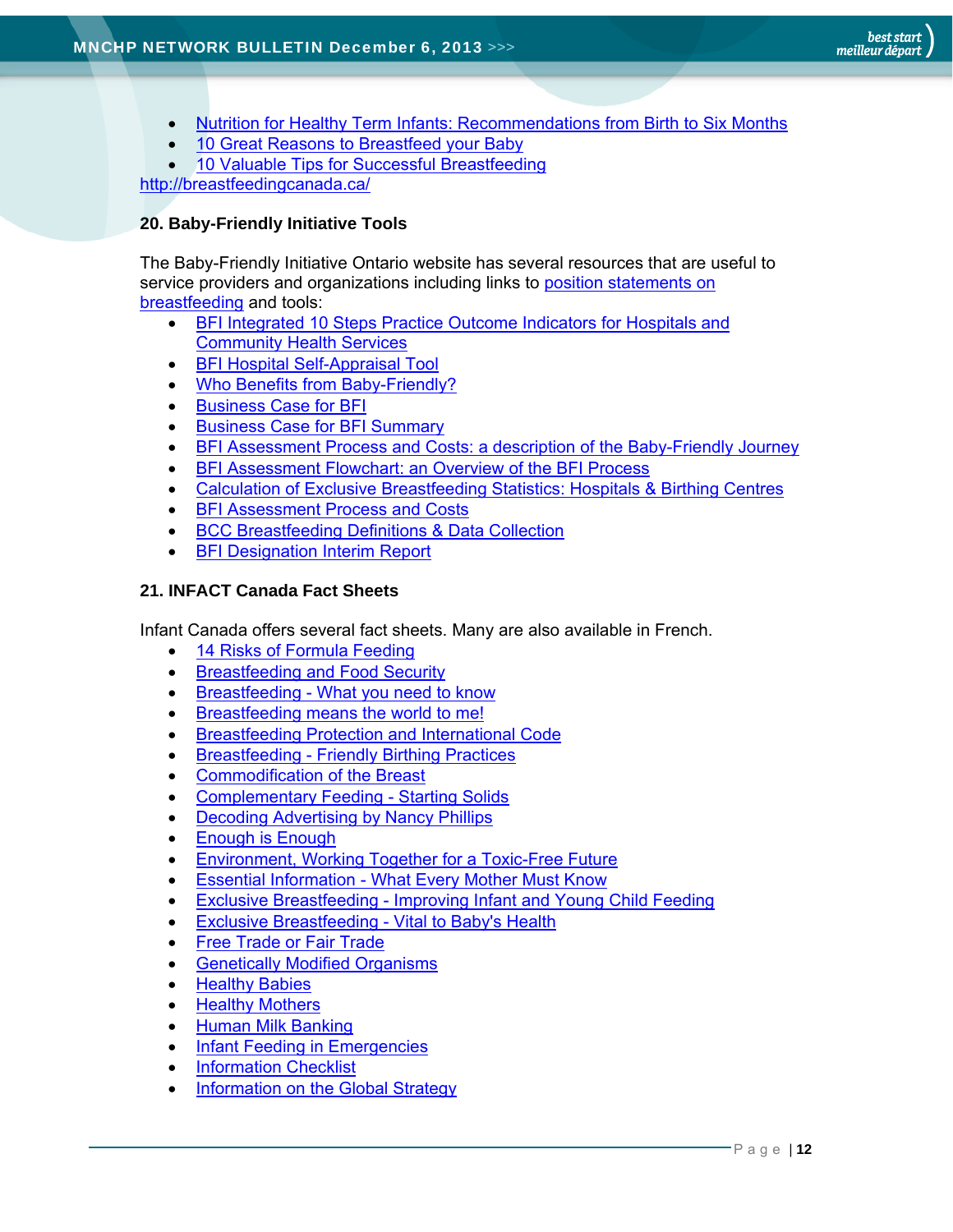- Kangaroo Care
- Nursing and the Parent Child Relationship by Keren Epstein Gilboa
- Nutrition for Nursing Mothers
- Some benefits of Breastfeeding
- Risks of Formula Feeding
- The Milk of Human Kindness
- The Nestle Boycott
- Tools for Action
- Towards Healthy Environments for Children
- Using Language to Facilitate Breastfeeding by Keren Epstein Gilboa
- Using Language to Facilitate Breastfeeding by Keren Epstein Gilboa New Version!
- We are Breastfeeding
- What You Need to Know About the International Code

http://infactcanada.ca/FactSheets.htm

#### **22. International Lactation Consultant Association (ILCA)**

This website provides many translated documents and publications as well as information about World Breastfeeding Week and International Board Certified Lactation Consultant (IBCLC) Day. ILCA also offers a tool to "find a lactation consultation in your area". http://www.ilca.org/i4a/pages/index.cfm?pageid=3305 Find a lactation consultant in your area: http://www.ilca.org/i4a/pages/index.cfm?pageid=3432

#### **23. Breastfeeding and Drugs**

The Motherisk website provides information about breastfeeding and drugs such as the types of drugs that are contraindicated or should be used with caution by lactating women. It also includes many research articles about drugs and breastfeeding. http://www.motherisk.org/women/breastfeeding.jsp

#### **24. Caring for Kids: Breastfeeding**

This website provides information for parents about breastfeeding. http://www.caringforkids.cps.ca/handouts/breastfeeding

#### **25. A Practical Workbook to Protect, Promote and Support Breastfeeding in Community Based Projects**

This workbook (PHAC, 2010) is intended to assist the Canada Prenatal Nutrition Program (CPNP) or similar community based prenatal projects to identify strategies and specific actions to protect, promote and support breastfeeding in a population health context.

http://www.phac-aspc.gc.ca/hp-ps/dca-dea/publications/workbook-manuel/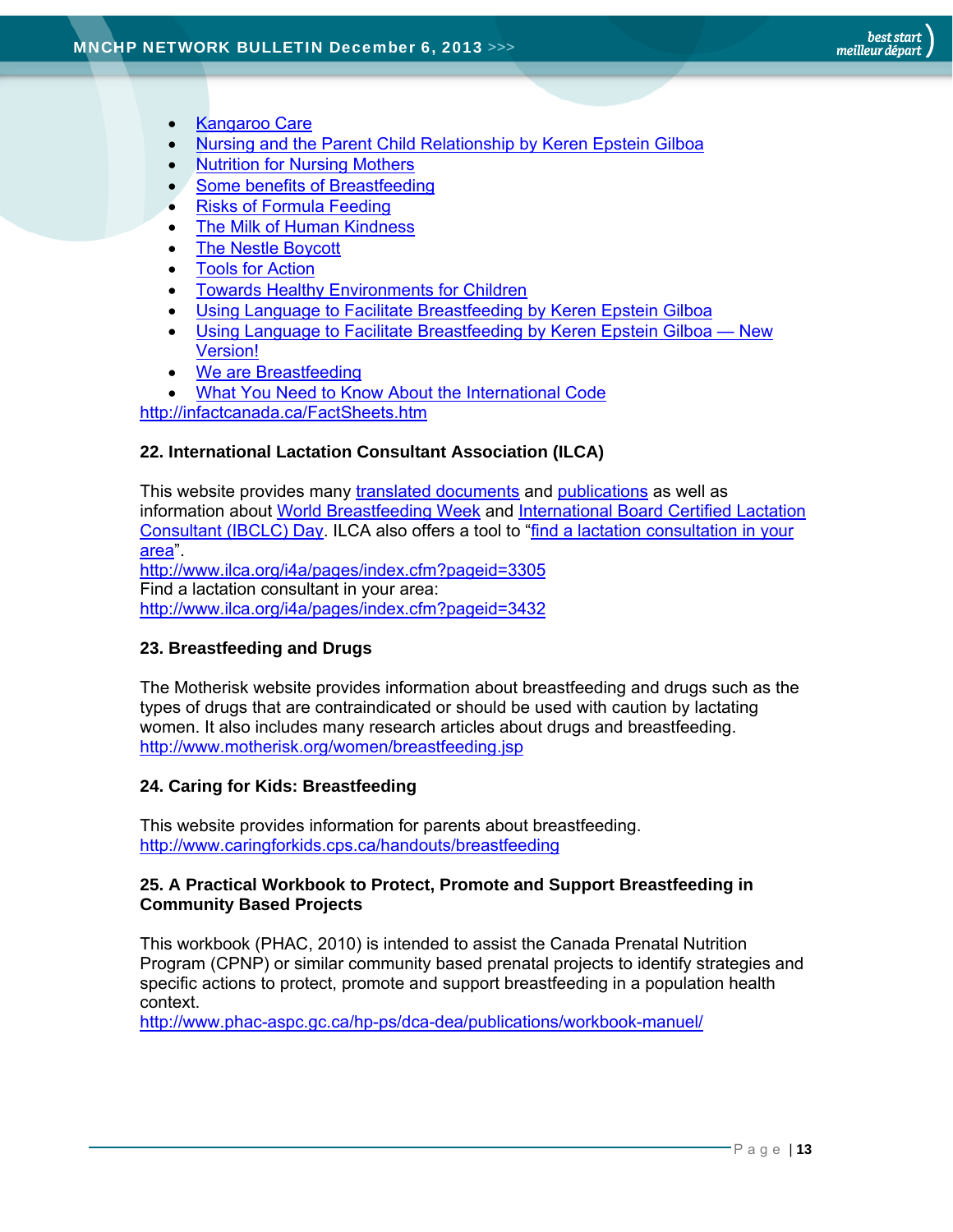#### **26. Video: Talk to me about breastfeeding**

The video portrays local BC families sharing their breastfeeding stories, challenges, successes, and advice for families. http://www.youtube.com/watch?v=\_FSbr6OPk\_E

#### **27. La Leche League Canada (LLLC) iPhone App**

LLLC's mission is to encourage, promote and provide mother-to-mother breastfeeding support and educational opportunities as an important contribution to the health of children, families and society. Features of the App include: frequently asked questions database; find a support Group feature (complete w/ Group meeting details and directions); and various links to LLLC.ca website for more information. https://itunes.apple.com/us/app/lllc/id543430689?ls=1&mt=8

#### **28. Breastfeeding Buddy App**

The Breastfeeding Buddy web based app has tips, tools and videos to help mothers with breastfeeding and more, from pregnancy to the baby's first six months and beyond. It provides information and links to health resources and helps keep track of breastfeeding, baby's sleep schedules and diaper changes, and scheduling if the mother expresses breast milk or provides alternate feedings. http://healthyfamiliesbc.ca/home/articles/breastfeeding-buddy#sthash.Cc5CuuCm.dpuf

#### **29. Supporting Breastfeeding among Immigrant and Refugee Mothers**

This website (Canadian Paediatric Society, 2013) provides information for health professionals working with immigrant and refugee families. The breastfeeding page includes information about optimal nutrition, breastfeeding rates in immigrant and refugee women, common reasons for not breastfeeding, early supplementation, when a woman should not breastfeed, maternal HIV infection, encouraging breastfeeding, selected resources, references, and other works consulted. http://www.kidsnewtocanada.ca/health-promotion/breastfeeding

# **VI. FEATURED BEST START RESOURCES**

Click here to see all Best Start resources on breastfeeding in English and French.

#### **30. The Baby-Friendly Initiative: Evidence-Informed Key Messages and Resources**  *(Best Start Resource Centre, 2013)*

This resource was developed in partnership with BFI Ontario. It provides key supports for agencies that are implementing or maintaining the standards of the *Baby-Friendly initiative (BFI)*. It highlights the key points regarding each of the *10 Steps to Successful Breastfeeding* and the *WHO Code of Marketing of Breastmilk Substitutes* and explains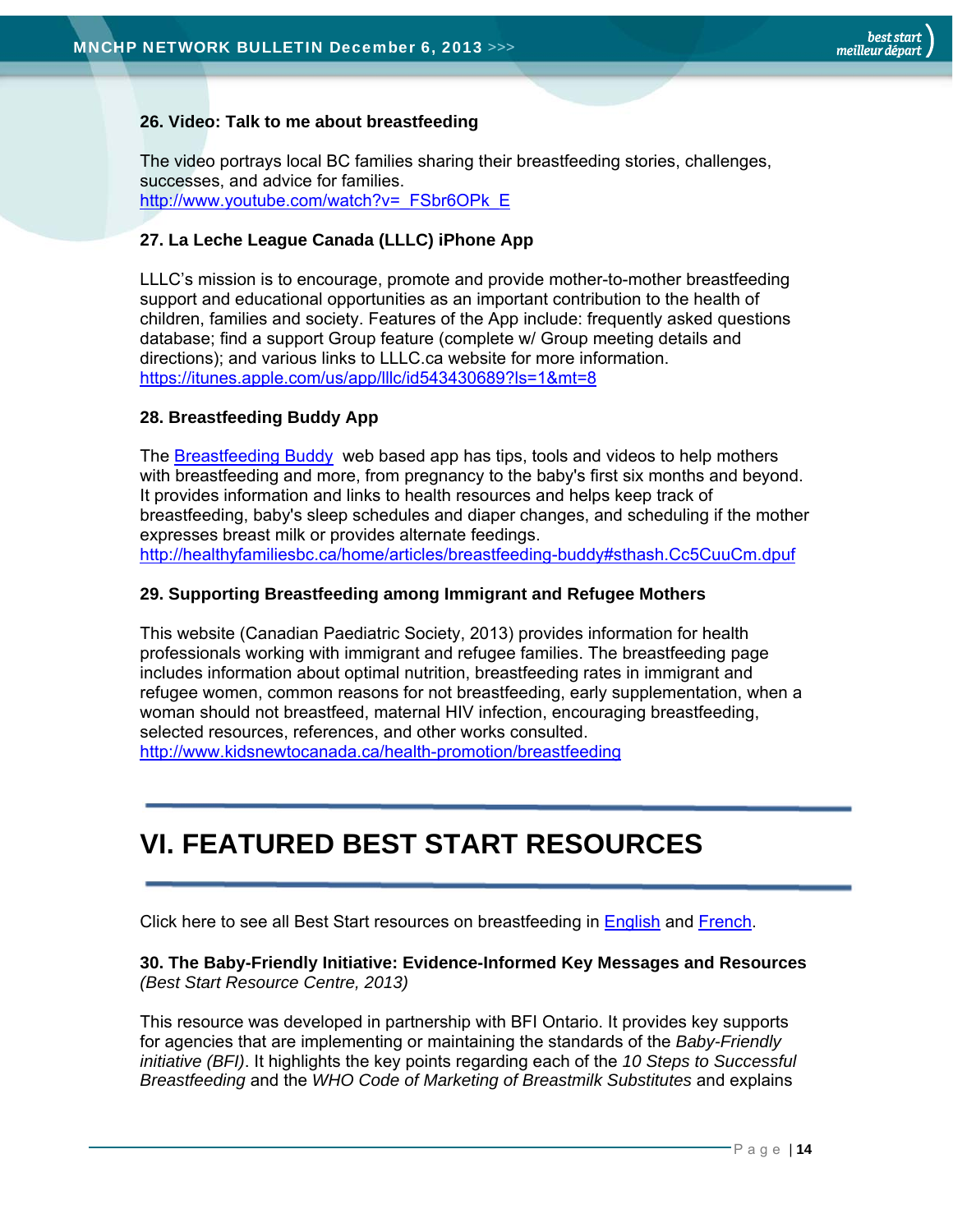them with evidence-informed language. The additional online, linked resources can be used when implementing each of the 10 Steps or requirements of the Code, making this resource practical and user-friendly. It is equally applicable in hospital and community settings.

EN:

http://www.beststart.org/resources/breastfeeding/Baby\_Friendly\_Resource\_linked\_final. pdf

FR:

http://www.meilleurdepart.org/resources/allaitement/Baby\_Friendly\_Resource\_FR\_linke d\_rev.pdf

#### **31. Breastfeeding for the Health and Future of Our Nation**

*(Best Start Resource Centre, 2013)*

This booklet was created to support Aboriginal women with the art of breastfeeding. The Medicine Wheel is used to symbolize the balance needed to support breastfeeding women.

http://www.beststart.org/resources/breastfeeding/BFHFN\_sept26.pdf

#### **32. Brochure: Mixing Alcohol and Breastfeeding**

*(Best Start Resource Centre with the support of the LCBO, 2012)*

The brochure is a resource for mothers and their partners to help them make an informed choice when it comes to drinking alcohol while breastfeeding. EN:

http://www.beststart.org/resources/alc\_reduction/breastfeed\_and\_alcohol\_bro\_A21E.pdf FR:

http://www.meilleurdepart.org/resources/alcool/pdf/breastfeed\_and\_alcohol\_bro\_FR.pdf

#### **33. Mixing Alcohol and Breastfeeding - Printer-ready handouts**

*(Best Start Resource Centre with the support of the LCBO, 2013)*

The handout is a resource for mothers and their partners to help them make an informed choice when it comes to drinking alcohol while breastfeeding. Download printer-ready handouts as PDF files in English, French, Arabic, Cree, Ojibway, Hindi, Punjabi, Tamil, Urdu, Simplified Chinese, Spanish and Tagalog

#### **34. Breastfeeding Matters: An Important Guide to Breastfeeding for Women and their Families**

*(Best Start Resource Centre, revised 2013)* 

This booklet will help women and their families explore breastfeeding from prenatal decisions, learning breastfeeding basics to gaining confidence. Topics include: making an informed decision, getting started, learning to breastfeed, common concerns, frequently asked questions and where to get help. The booklet was tested by many pregnant and breastfeeding families and contains some of their quotes.

The fact sheets complement the Breastfeeding Matters booklet in special situations. They can be downloaded when needed. The following fact sheets are available:

Blocked Ducts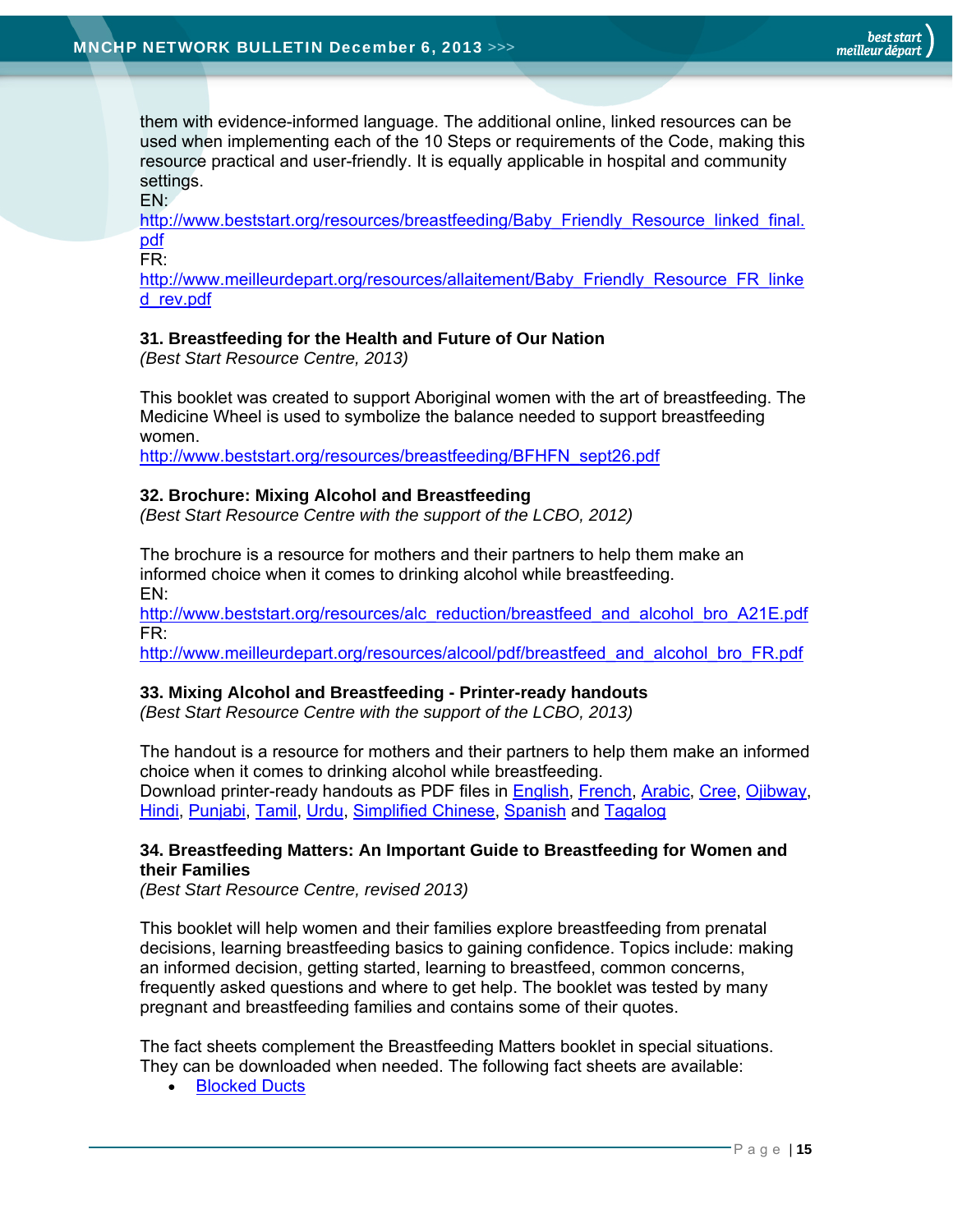- Breast Infection (Mastitis)
- **Expressing and Storing Breastmilk**
- **Thrush**

#### EN:

http://www.beststart.org/resources/breastfeeding/pdf/BreastfeedingMatters\_2013\_low\_re z\_reference.pdf

#### FR :

http://www.meilleurdepart.org/resources/allaitement/breastfeeding\_matters\_FR\_Nov201 3\_fnl.pdf

- Conduits lactifères obstrués ou bouchés
- Exprimer et conserver le lait maternel
- Infection mammaire (mastite)
- Le muguet (infection buccale)

#### **35. Breastfeeding and Alcohol Use: Parent Knowledge and Behaviours in Ontario, 2011**

*(Best Start Resource Centre with support from the LCBO, 2012)*

The report shares the results of a 2011 survey about parent knowledge and behaviours in Ontario regarding breastfeeding and alcohol use.

http://www.beststart.org/resources/breastfeeding/pdf/Breastfeeding\_alcohol\_survey\_fnl. pdf

#### **36. Breastfeeding Your Baby - Magnet (guidelines for nursing mothers)**

*(Best Start Resource Centre, 2002, revised 2009)*

This 13 cm by 18 cm fridge magnet is a teaching aid for all working with pregnant and new mothers. It is a good reminder for mothers on how to assess their infant's breastfeeding effectiveness during the first three weeks. Colourful graphics and photographs with minimal text provide an at-a-glance look that new parents find particularly helpful.

Available in print and PDF in English and French

Available in PDF only in Arabic, Filipino, Hindi, Punjabi, Spanish, Simplified Chinese, Tamil and Urdu

#### **37. Breastfeeding Guidelines for Consultants - Desk Reference**

*(Best Start Resource Centre, 2004, revised 2009)*

This laminated desk reference has been revised to reflect current trends in the assessment of breastfeeding in the first 3 weeks. One side contains information on infant feeding, output and weight, while the other side offers more in depth information about the assessment of effective breastfeeding for those working with breastfeeding mothers as well as WHO approved guidelines on supplementation.

EN: http://www.beststart.org/resources/breastfeeding/pdf/breastfdeskref09.pdf FR: http://www.meilleurdepart.org/resources/allaitement/pdf/brstfding\_B03\_F.pdf

#### **38. Breastfeeding Your Baby - Poster**

*(Best Start Resource Centre, 2003, revised 2009)*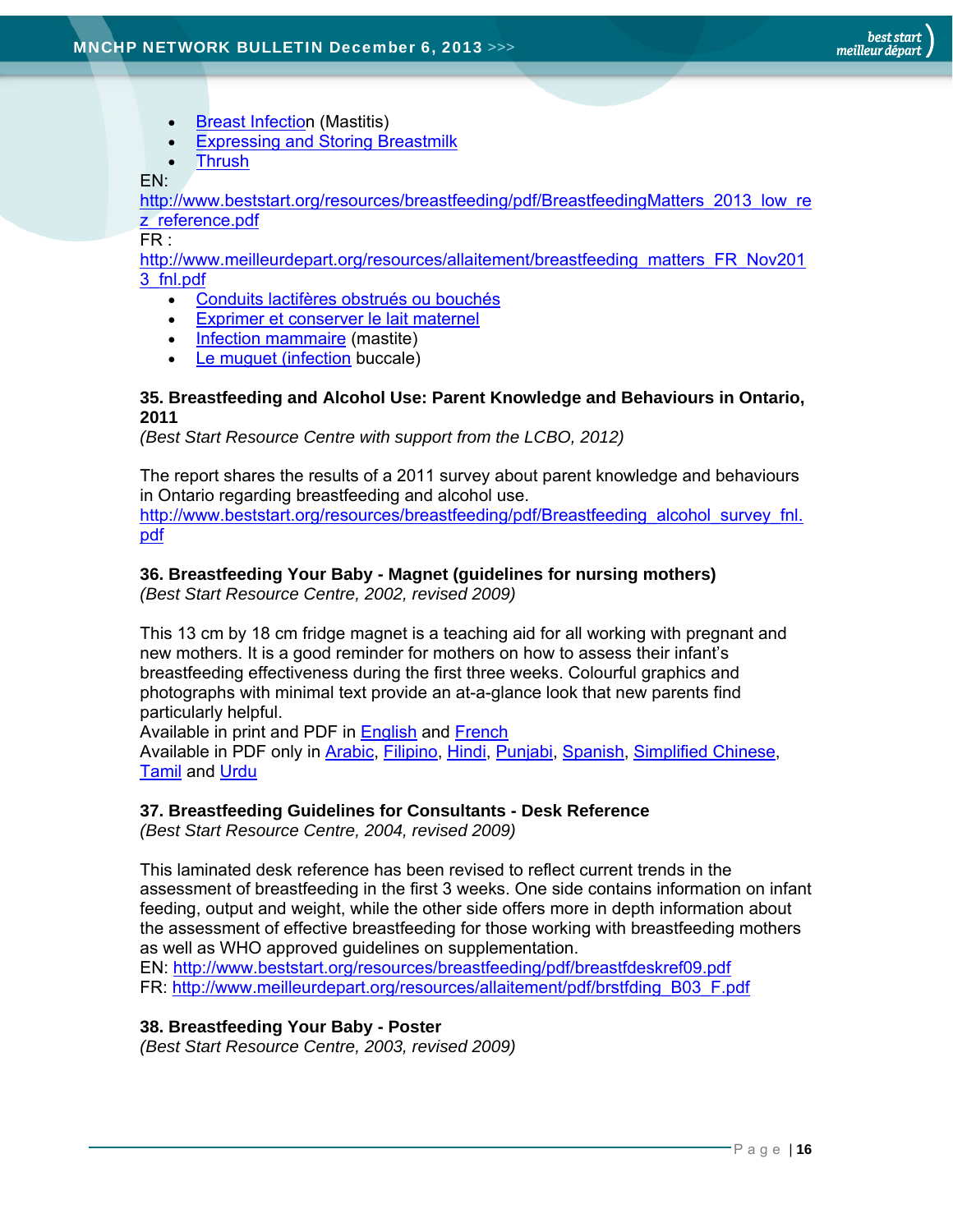This 61cm by 44cm colour poster has just been revised to reflect the latest trends in the assessment of effective breastfeeding in the first three weeks using graphics, photographs and text. Feeding frequency, infant tummy size, output, weight, growth spurts and general assessment of the infant are covered and can be seen at a glance, making this a vital teaching tool when working with new or pregnant mothers. Information on exclusive breastfeeding is also provided.

EN: http://www.beststart.org/resources/breastfeeding/pdf/Brstfdpstr.pdf FR: http://www.meilleurdepart.org/resources/allaitement/pdf/brstfding\_FRE.pdf

#### **39. Drinking Alcohol while Breastfeeding - Physician's Desk Reference**

(*Best Start Resource Centre, 2002, revised 2005)*

This tool for health care providers is to assess and inform pregnant patients about the risk of alcohol use in pregnancy. It includes a table that illustrates the time clearance of alcohol from breast milk of women, according to mother's weight, amount of alcohol consumed and hours since consumption.

http://www.beststart.org/resources/breastfeeding/pdf/Brstfdpstr.pdf

#### **About This Bulletin**

*The Best Start Resource Centre thanks you for your interest in, and support of, our work. Best Start permits others to copy, distribute or reference the work for non-commercial purposes on condition that full credit is given. Because our MNCHP bulletins are designed to support local health promotion initiatives, we would appreciate knowing how this resource has supported, or been integrated into, your work (mnchp@healthnexus.ca). Please note that the Best Start Resource Centre does not endorse or recommend any events, resources, or publications mentioned in this bulletin.* 

## **Other Health Nexus Communications:**

#### **Electronic Bulletins**

OHPE: Your weekly update on the latest health promotion news, events, jobs and resources, featuring original articles—and much more. Produced in collaboration with Public Health Ontario.

Le Bulletin de santé maternelle et infantile: A bulletin featuring information about maternal, newborn and child health promotion, in French.

Le Bloc-Notes: A monthly French language bulletin focused on health promotion issues, events, jobs and resources for French-language minority communities across Canada.

#### **Online Networks (listservs)**

The Maternal Newborn and Child Health Promotion (MNCHP) Network: An electronic network for service providers working to promote preconception, prenatal and child health.

Réseau de Santé Maternelle et Infantile (RSMI): An electronic network to share information about preconception, prenatal and child health, in French.

The Best Start Aboriginal Sharing Circle (BSASC) Network: An electronic network designed for service providers working with Aboriginal Peoples in areas of preconception, prenatal and child health.